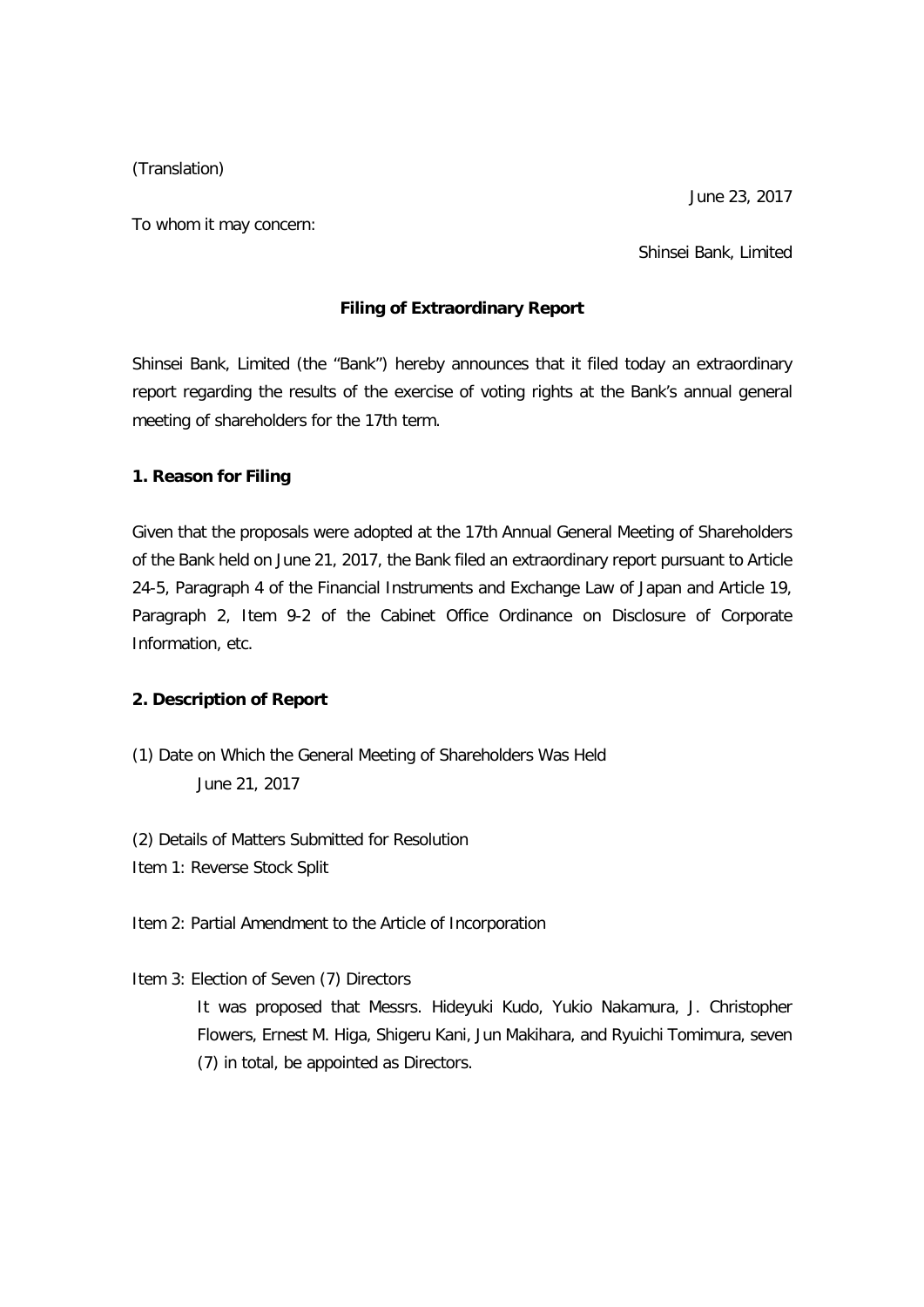| Matters to be          | Number of | Number of    | Number of   | Approval     | <b>Voting Results</b> |
|------------------------|-----------|--------------|-------------|--------------|-----------------------|
| Resolved               | Approvals | Disapprovals | Abstentions | Requirements | (Approval Rate %)     |
|                        | (units)   | (units)      | (units)     |              |                       |
| Item 1                 |           |              |             | (Note1)      |                       |
|                        | 2,195,190 | 2,230        | 1,140       |              | Adopted               |
|                        |           |              |             |              | 99.658 (%)            |
| Item <sub>2</sub>      |           |              |             | (Note1)      |                       |
|                        | 2,195,371 | 2,029        | 1,140       |              | Adopted               |
|                        |           |              |             |              | 99.667 (%)            |
| Item <sub>3</sub>      |           |              |             | (Note2)      |                       |
| Hideyuki Kudo          | 2,183,044 | 14,355       | 1,140       |              | Adopted               |
|                        |           |              |             |              | 99.108 (%)            |
| Yukio Nakamura         | 2,185,837 | 11,562       | 1,140       |              | Adopted               |
|                        |           |              |             |              | 99.234 (%)            |
| J. Christopher Flowers | 1,846,973 | 350,423      | 1,140       |              | Adopted               |
|                        |           |              |             |              | 83.850 (%)            |
| Ernest M. Higa         | 2,189,553 | 7,846        | 1,140       |              | Adopted               |
|                        |           |              |             |              | 99.403 (%)            |
| Shigeru Kani           | 2,156,308 | 41,091       | 1,140       |              | Adopted               |
|                        |           |              |             |              | 97.894 (%)            |
| Jun Makihara           | 2,189,607 | 7,792        | 1,140       |              | Adopted               |
|                        |           |              |             |              | 99.405 (%)            |
| Ryuichi Tomimura       | 2,189,534 | 7,865        | 1,140       |              | Adopted               |
|                        |           |              |             |              | 99.402 (%)            |

(3) Number of Voting Rights for Approval, Disapproval and Abstentions in the Matters to be Resolved, and the Approval Requirements and Voting Results Thereof

Note:

1. Approval of not less than two-third (2/3) of the voting rights held by the shareholders present at the meeting who hold in aggregate not less than one-third (1/3) of the voting rights of the shareholders entitled to exercise their voting rights, is required for the adoption.

2. Approval of a majority of the voting rights held by the shareholders present at the meeting who hold in aggregate not less than one-third (1/3) of the voting rights of the shareholders entitled to exercise their voting rights, is required for the adoption.